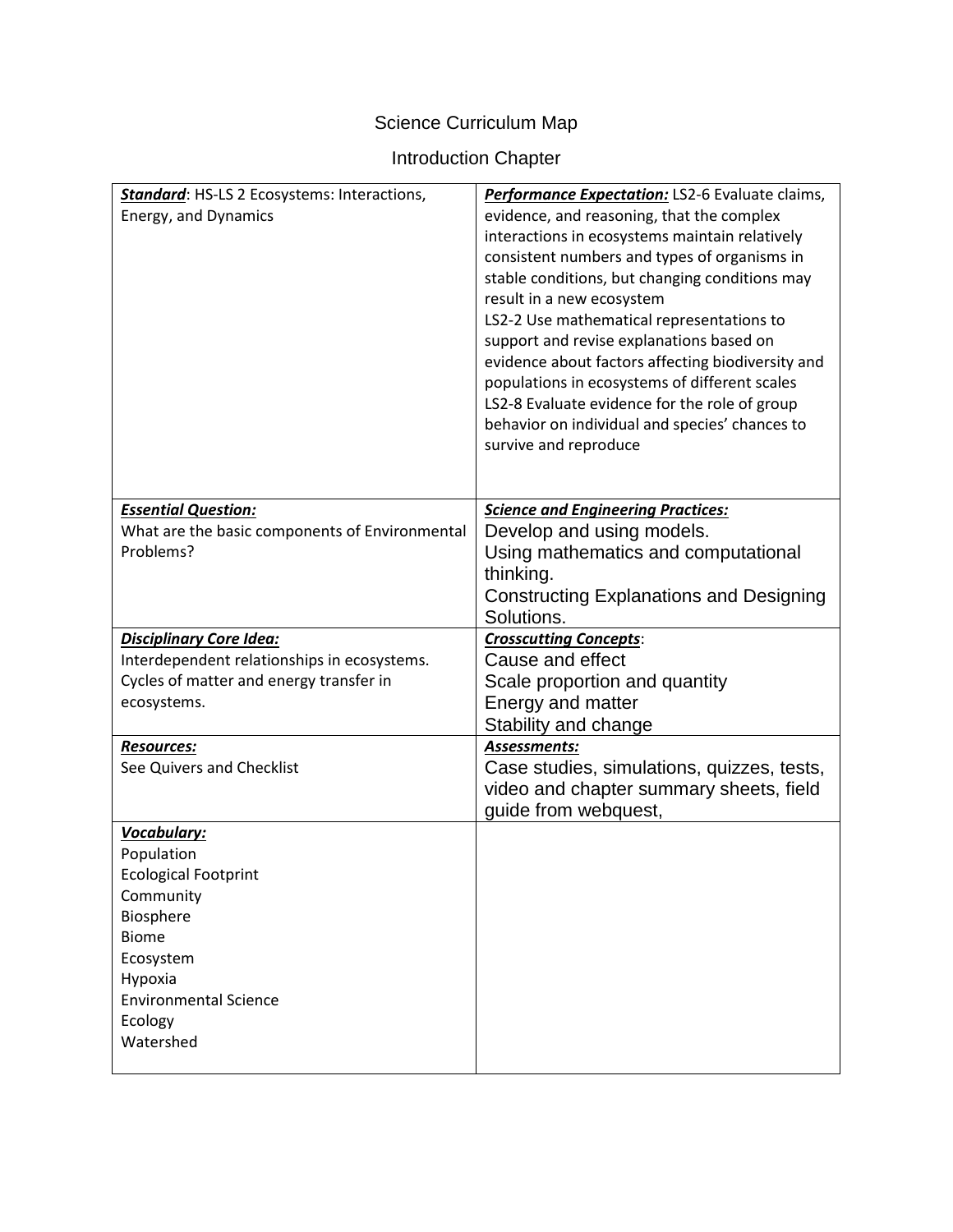Introduction Checklist

### Day 1

Syllabus

# Day 2

Green Police Discussion Board \_\_\_\_\_

Dead Zone Case Study \_\_\_\_\_

# Day 3

The World is Just Awesome Discussion Board \_\_\_\_

Ecology Rules for Life Vod \_\_\_\_\_

Khan Tragedy of the Commons Vod \_\_\_\_\_

# Day 4

Rewilding Vod on Discussion Board \_\_\_\_\_

Interpreting Data \_\_\_\_\_\_

#### Day 5

IF- Live Curious Discussion Board \_\_\_\_\_

Tragedy of the Commons Lab \_\_\_\_\_

# Day 6

Aldo Leopold Vod and Essays \_\_\_\_\_

# Day 7

Why? - Live Curious Discussion Board \_\_\_\_\_

Value of Species \_\_\_\_\_\_

# Day 8

Disturbed Discussion Board \_\_\_\_\_

Ecological Footprint \_\_\_\_\_

# Day 9

Environmental Decision Making \_\_\_\_\_

# Day 10

Ecotourism Case Study \_\_\_\_\_

# Day 11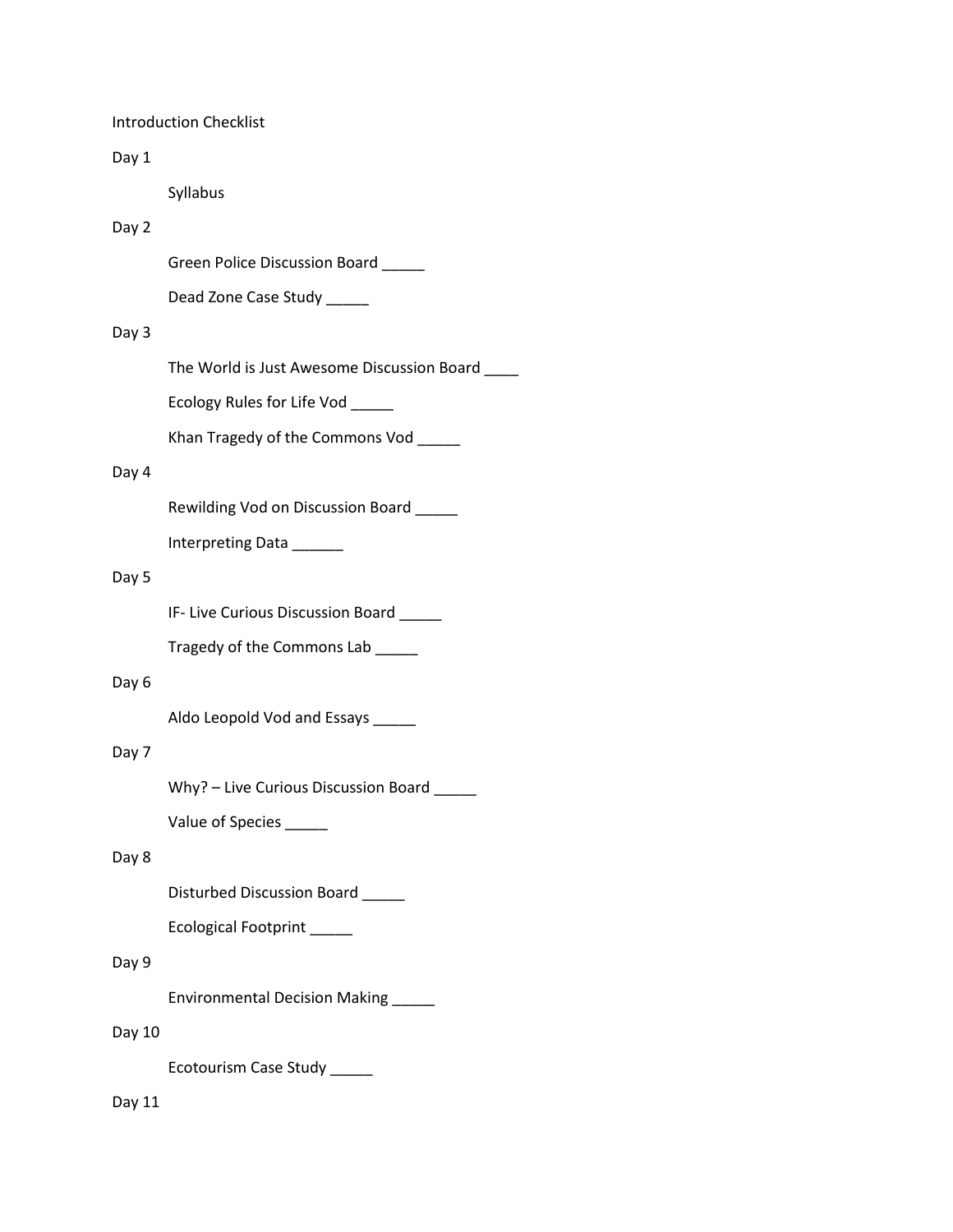Home Worksheet \_\_\_\_\_\_

Review for Test

# Day 12

Finish everything

Review for Test

# Day 13

Test Unit 1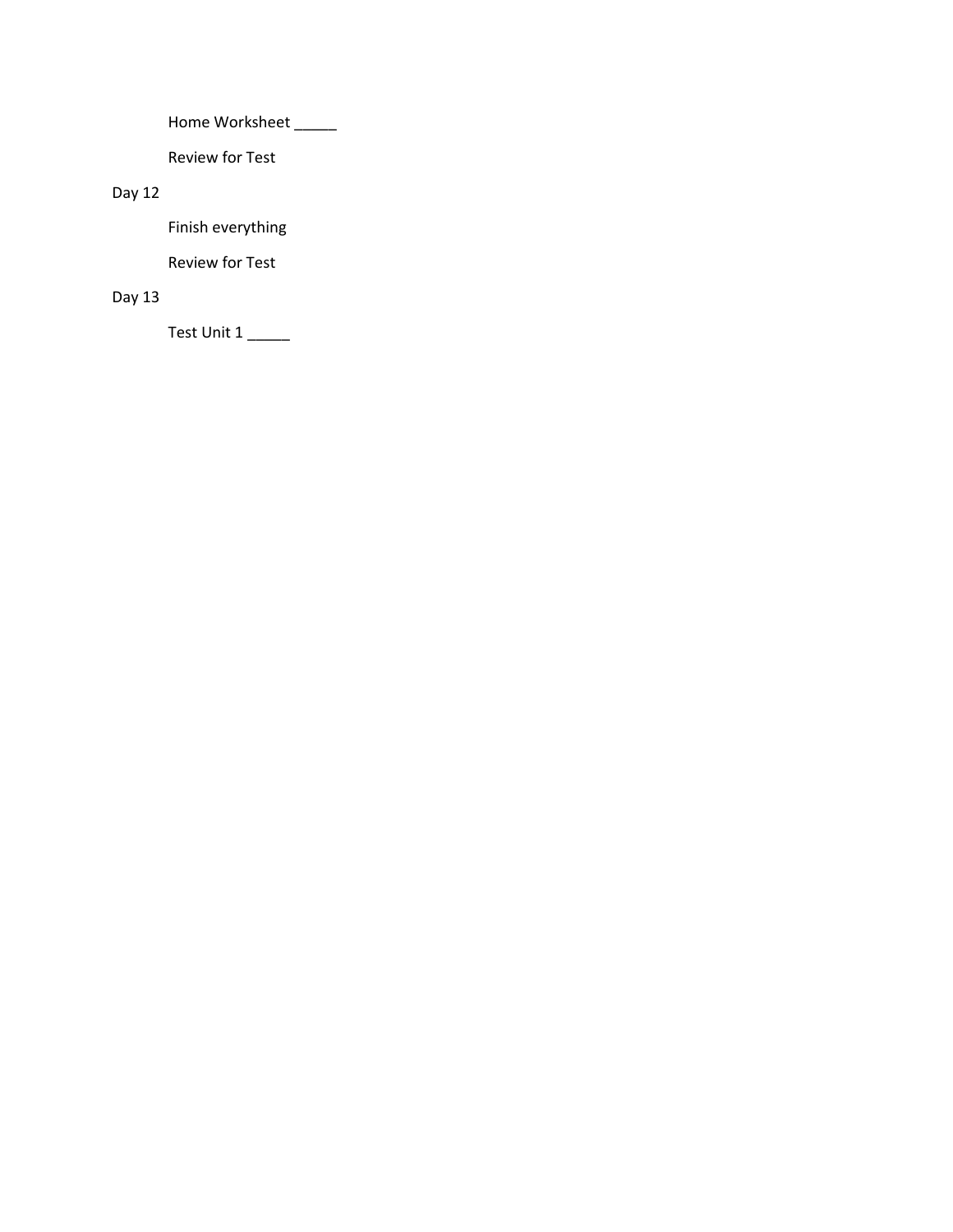# Quivers Intro 2014 Env. Problems

*Question* What are the basic components of Environmental Problems?

# *Investigation* Dead Zone

| Video            | Green Police, The World is Just Awesome, IF-Live Curious, |
|------------------|-----------------------------------------------------------|
|                  | Why?-Live Curious, Disturbed-Another way to die,          |
|                  | Tragedy of Commons, Aldo Leopold, What is Env. Science    |
|                  | Rewilding, Home, Ecology - Rules for Life                 |
| <b>Elaborate</b> | Tragedy of Commons, Aldo Leopold, Value of Species,       |
|                  | Ecological Footprint, Decision Making, Ecotourism         |

# *Review*

# *Summary Quiz*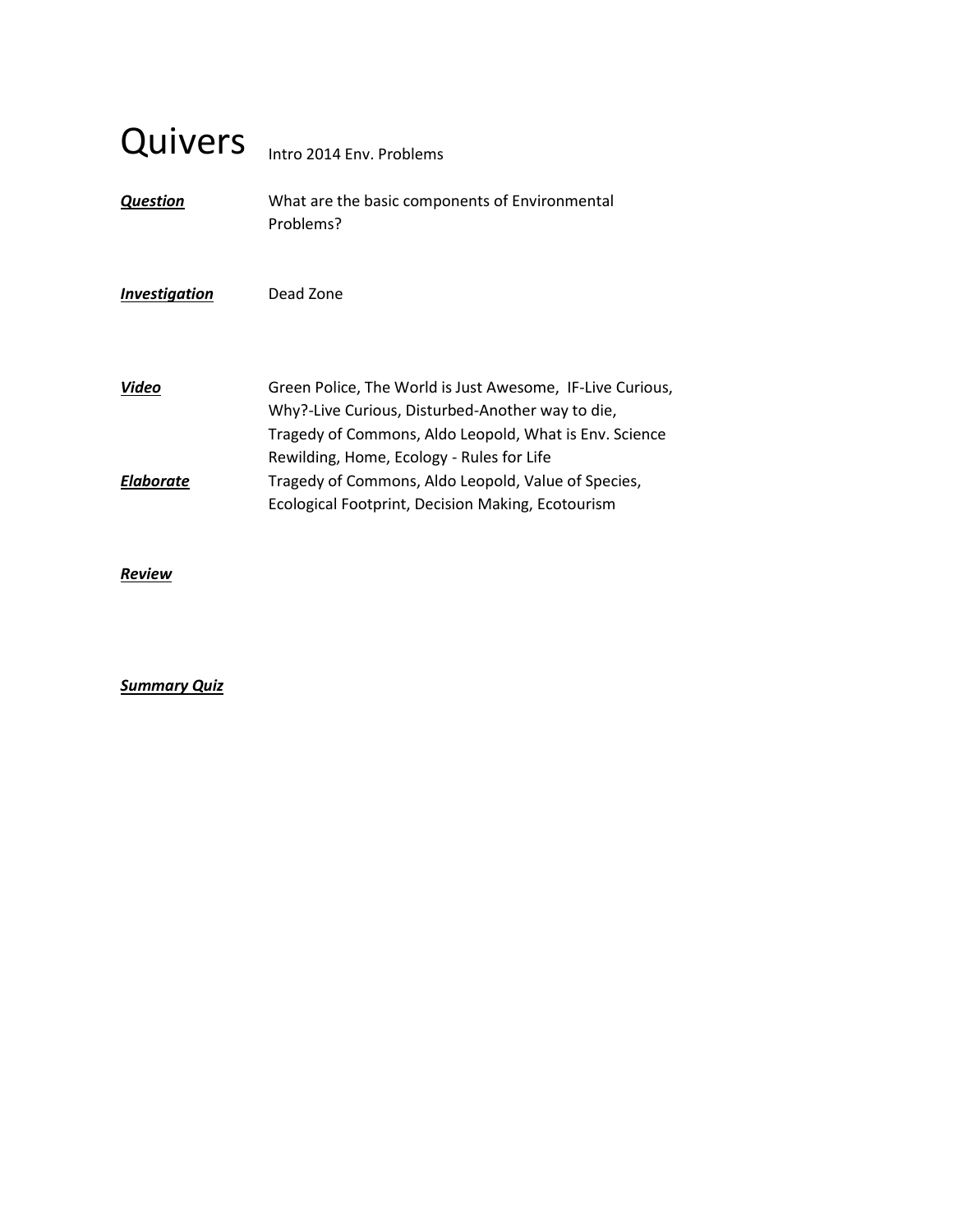# Science Curriculum Map

# Ecosystems

| <b>Standard:</b> HS-LS 2 Ecosystems: Interactions,<br>Energy, and Dynamics               | Performance Expectation: LS2-6 Evaluate claims,<br>evidence, and reasoning, that the complex<br>interactions in ecosystems maintain relatively<br>consistent numbers ant types of organisms in<br>stable conditions may result in a new ecosystem<br>LS2-2 Use mathematical representations to<br>support and revise explanations based on<br>evidence about factors affecting biodiversity and<br>populations in ecosystems of different scales |
|------------------------------------------------------------------------------------------|--------------------------------------------------------------------------------------------------------------------------------------------------------------------------------------------------------------------------------------------------------------------------------------------------------------------------------------------------------------------------------------------------------------------------------------------------|
|                                                                                          | LS2-8 Evaluate evidence for the role of group<br>behavior on individual and species' chances to<br>survive and reproduce                                                                                                                                                                                                                                                                                                                         |
| <b>Essential Question:</b>                                                               | <b>Science and Engineering Practices:</b>                                                                                                                                                                                                                                                                                                                                                                                                        |
| What are biomes, and describe characteristics of                                         | Develop and using models.                                                                                                                                                                                                                                                                                                                                                                                                                        |
| common biomes?                                                                           | Using mathematics and computational                                                                                                                                                                                                                                                                                                                                                                                                              |
| How do organisms interact within ecosystems?<br>How does energy move through ecosystems? | thinking.                                                                                                                                                                                                                                                                                                                                                                                                                                        |
|                                                                                          | <b>Constructing Explanations and Designing</b><br>Solutions.                                                                                                                                                                                                                                                                                                                                                                                     |
| <b>Disciplinary Core Idea:</b>                                                           | <b>Crosscutting Concepts:</b>                                                                                                                                                                                                                                                                                                                                                                                                                    |
| Interdependent relationships in ecosystems.                                              | Cause and effect                                                                                                                                                                                                                                                                                                                                                                                                                                 |
| Cycles of matter an energy transfer in                                                   | Scale proportion and quantity                                                                                                                                                                                                                                                                                                                                                                                                                    |
| ecosystems.                                                                              | Systems and systems models                                                                                                                                                                                                                                                                                                                                                                                                                       |
|                                                                                          | Energy and matter                                                                                                                                                                                                                                                                                                                                                                                                                                |
|                                                                                          | Stability and change                                                                                                                                                                                                                                                                                                                                                                                                                             |
| Resources:                                                                               | Assessments:                                                                                                                                                                                                                                                                                                                                                                                                                                     |
| See Quivers and Checklist                                                                | Case studies, simulations, quizzes, tests,                                                                                                                                                                                                                                                                                                                                                                                                       |
|                                                                                          | video and chapter summary sheets, field                                                                                                                                                                                                                                                                                                                                                                                                          |
|                                                                                          | guide from webquest,                                                                                                                                                                                                                                                                                                                                                                                                                             |
| Vocabulary:<br>Community                                                                 | Carnivore                                                                                                                                                                                                                                                                                                                                                                                                                                        |
| Abiotic                                                                                  | Omnivore                                                                                                                                                                                                                                                                                                                                                                                                                                         |
| <b>Biotic</b>                                                                            | Predator                                                                                                                                                                                                                                                                                                                                                                                                                                         |
| Ecosystem                                                                                | Prey                                                                                                                                                                                                                                                                                                                                                                                                                                             |
| <b>Species</b>                                                                           | Scavenger                                                                                                                                                                                                                                                                                                                                                                                                                                        |
| Niche                                                                                    | Decomposer                                                                                                                                                                                                                                                                                                                                                                                                                                       |
| Habitat                                                                                  | Symbiosis                                                                                                                                                                                                                                                                                                                                                                                                                                        |
| Population                                                                               | Mutualism                                                                                                                                                                                                                                                                                                                                                                                                                                        |
| <b>Species</b>                                                                           | Commensalism                                                                                                                                                                                                                                                                                                                                                                                                                                     |
| Producer                                                                                 | Parasitism                                                                                                                                                                                                                                                                                                                                                                                                                                       |
| Consumer                                                                                 | <b>Food Chain</b>                                                                                                                                                                                                                                                                                                                                                                                                                                |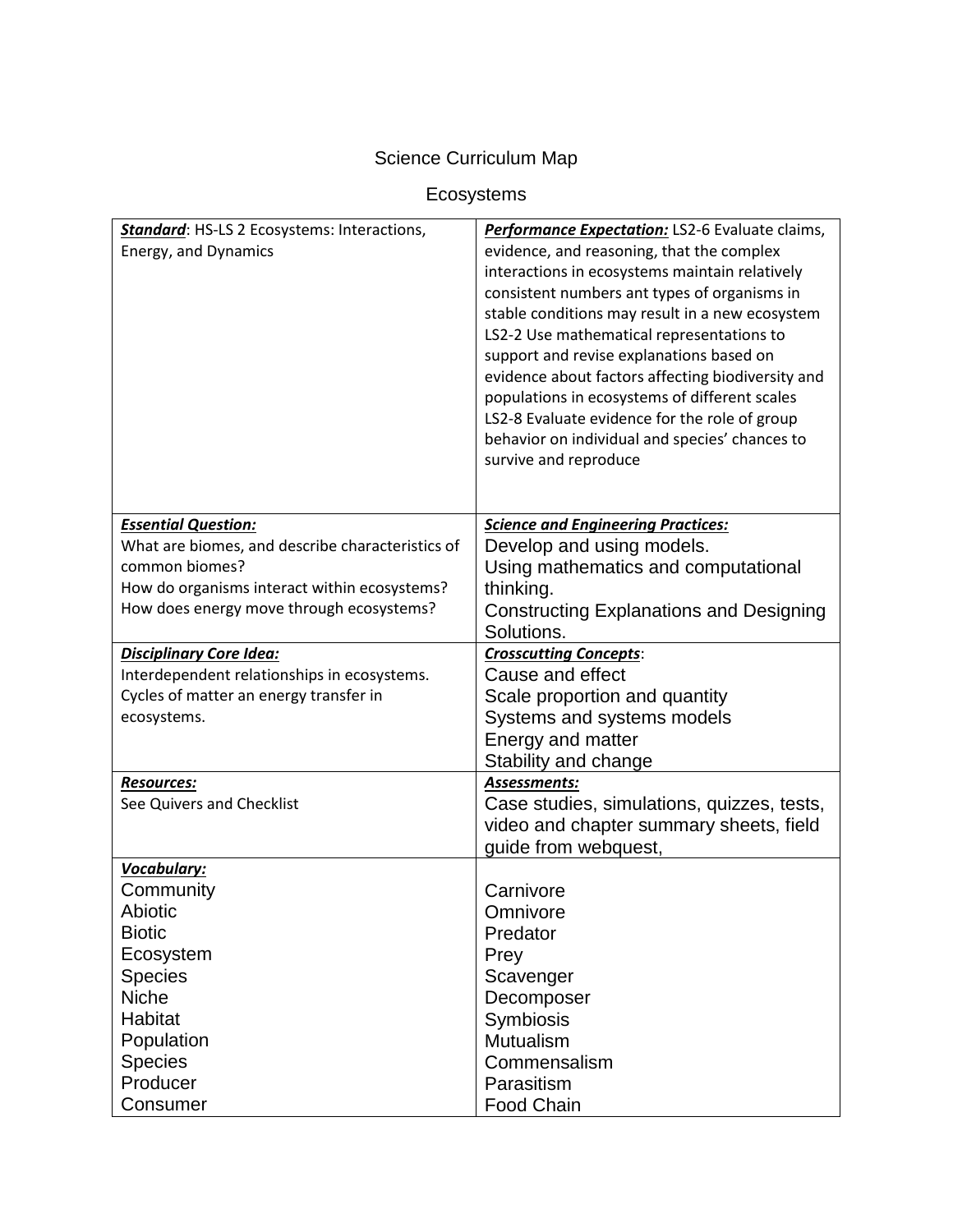| <b>Herbivores</b>       | Food Web                  |
|-------------------------|---------------------------|
| <b>Trophic Level</b>    | <b>Ecological Pyramid</b> |
| <b>Nutrients</b>        | <b>Biomass</b>            |
| Terrestrial             | Freshwater                |
| Tundra                  | Limnology                 |
| <b>Temperate Forest</b> | Photic                    |
| Grasslands              | Aphotic                   |
| Chaparral               | Wetlands                  |
| <b>Desert</b>           | <b>Marshes</b>            |
| <b>Tropical Forest</b>  | Swamps                    |
| <b>Marine</b>           | Chemosynthesis            |
| Intertidal              | Plankton                  |
| Reefs                   | Climate                   |
| Weather                 | <b>Biodiversity</b>       |
| Dormancy                |                           |
|                         |                           |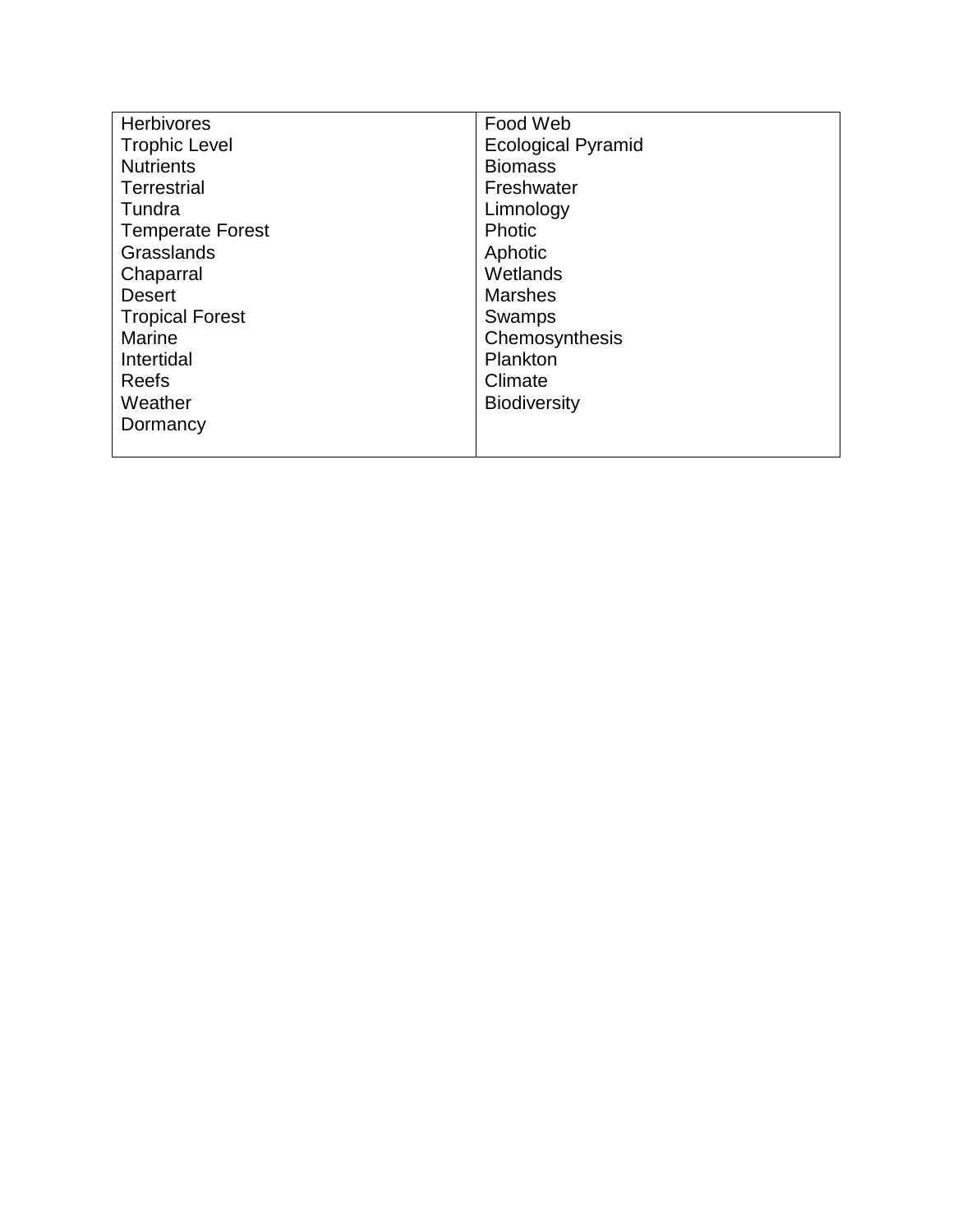Ecosystem Checklist

Day 1

Biome Project

# Day 2

Finish Biome Project \_\_\_\_\_

## Day 3

Ecosystem Vod \_\_\_\_\_

Community Vod \_\_\_\_\_

Biodiversity Vod \_\_\_\_\_

## Day 4

Sea Lion CS \_\_\_\_\_\_

Ch 1 Outline and Review \_\_\_\_\_

# Day 5

MOBOT Biomes \_\_\_\_\_

Ch 6 Outline and Review \_\_\_\_\_

#### Day 6

Ch 7 Outline and Review \_\_\_\_\_

Start Moose CS

# Day 7

Moose CS \_\_\_\_

Ch 8 Outline and Review \_\_\_\_\_

# Day 8

Quiz Section 1 \_\_\_\_\_\_\_\_\_\_\_\_\_\_\_\_\_\_\_\_\_\_\_\_\_\_\_\_\_\_\_\_\_\_\_\_\_\_\_\_\_\_\_\_\_\_\_\_\_\_\_\_\_\_\_\_\_\_\_\_

Start Gone Fishing

# Day 9

Finish Gone Fishing \_\_\_\_\_

Ecosystem Change Vod \_\_\_\_\_

Ecosystem Dynamics Vod \_\_\_\_\_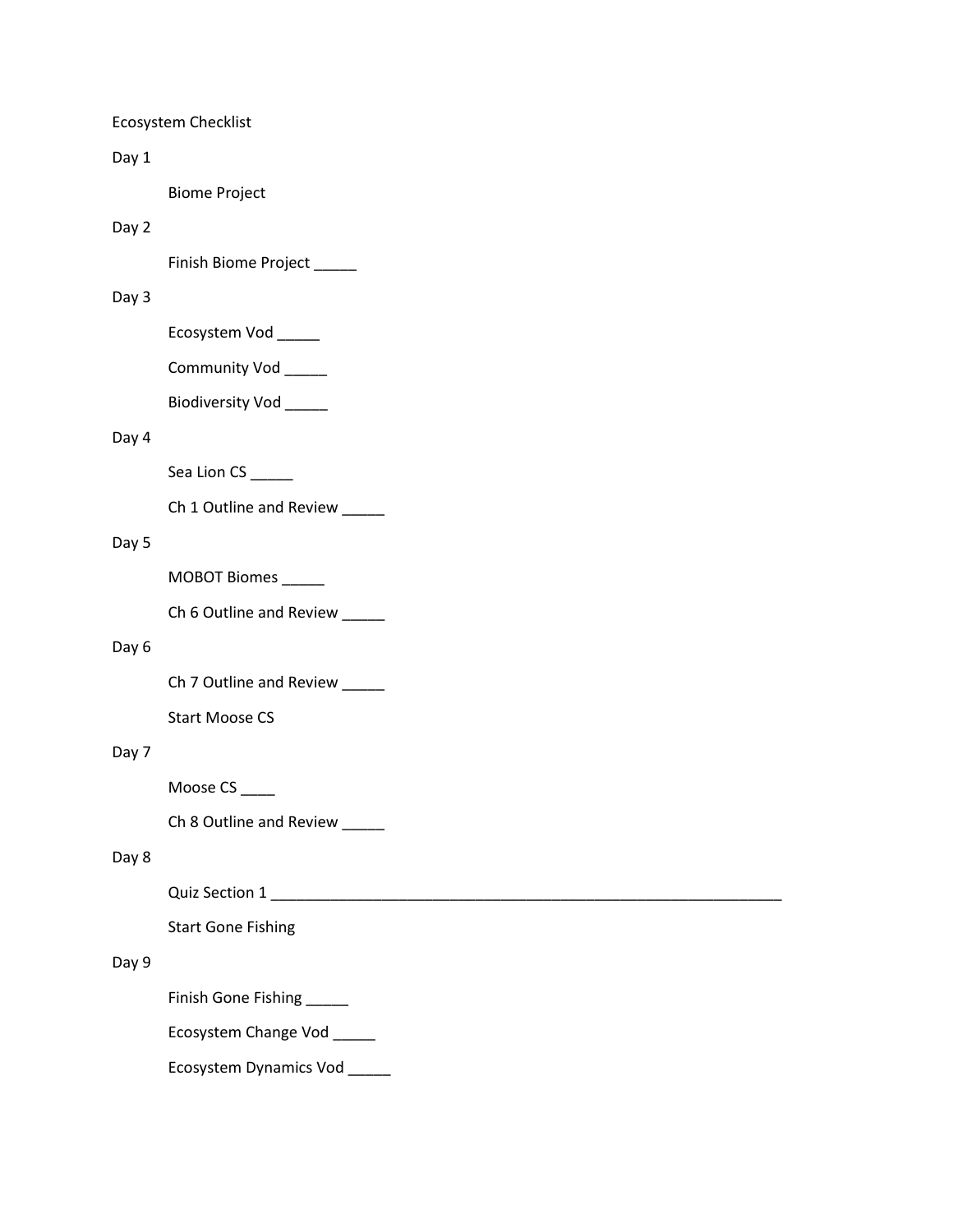# Day 10

Ch 2 Outline and Review \_\_\_\_\_

Limnology \_\_\_\_\_

# Day 11

Ch 9 Outline and Review \_\_\_\_\_

Review for Quiz 2

# Day 12

Quiz Section 2 \_\_\_\_\_\_\_\_\_\_\_\_\_\_\_\_\_\_\_\_\_\_\_\_\_\_\_\_\_\_\_\_\_\_\_\_\_\_\_\_\_\_\_\_\_\_\_\_\_\_\_\_\_\_\_\_\_\_\_\_\_

Start Deforestation CS

# Day 13

Finish Deforestation CS \_\_\_\_\_\_

Ecosystem Links in a Chain Vod \_\_\_\_\_

Niche Vod \_\_\_\_\_

# Day 14

Food Web Simulaton \_\_\_\_\_

Ch 3 Outline and Review \_\_\_\_\_

Ch 4 Outline and Review \_\_\_\_

## Day 15

Start Mono Lake Web

# Day 16

Finish Mono Lake Web \_\_\_\_\_

Ch 5 Outline and Review \_\_\_\_\_

#### Day 17

- Ch 10 Outline and Review \_\_\_\_\_
- Ch 11 Outline and Review \_\_\_\_\_

Study for Test

#### Day 18

Unit Test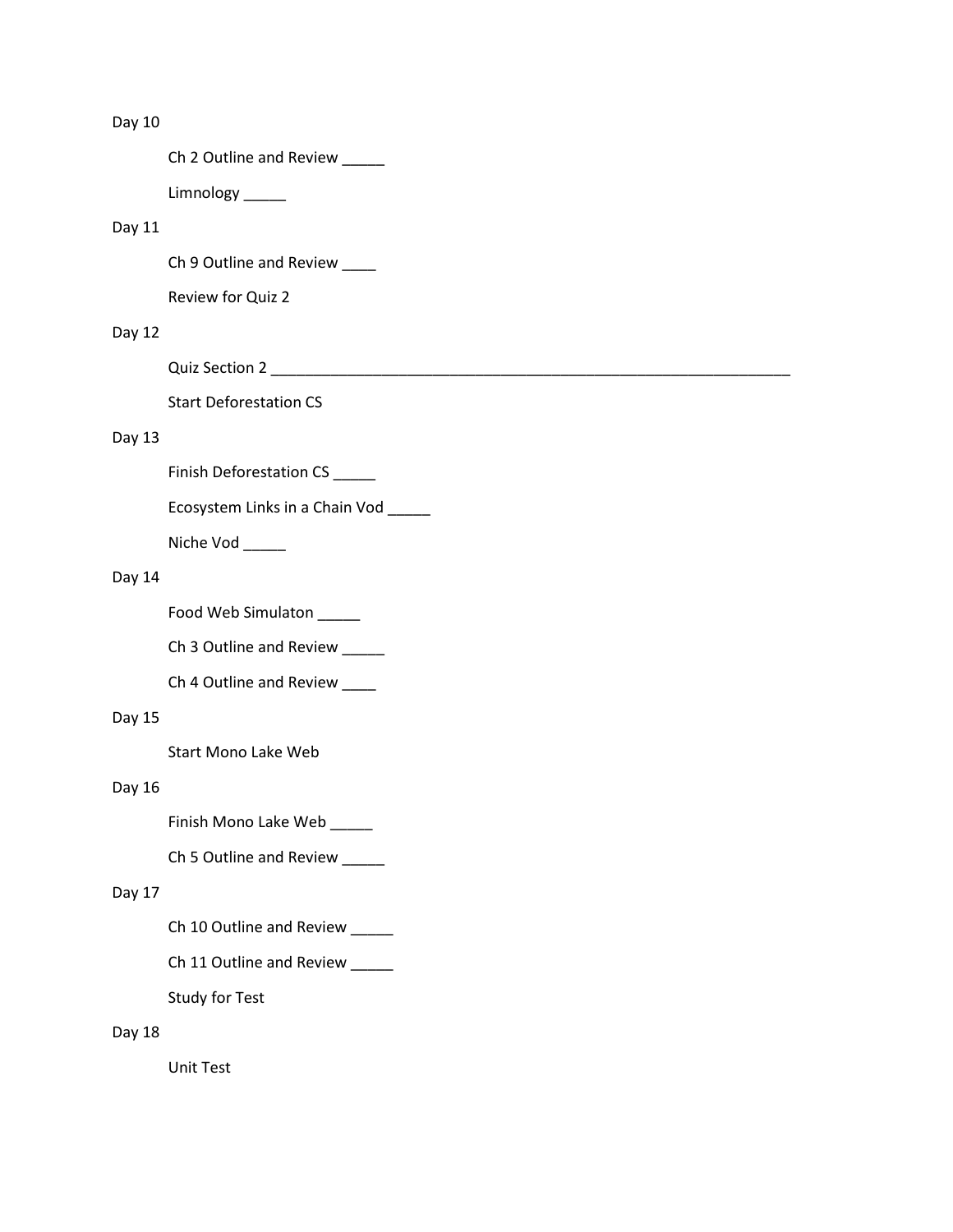| <b>Question</b>      | What are biomes, and describe characteristics of common<br>biomes? |
|----------------------|--------------------------------------------------------------------|
| <b>Investigation</b> | <b>Biome Project</b>                                               |
| <b>Video</b>         | Ecosystems, Communities, Biodiversity                              |
| <b>Elaborate</b>     | Sea Lion CS, MOBOT Biomes, Moose CS<br>Ch 1, Ch 6, Ch 7, Ch 8      |
| Review               |                                                                    |

# *Summary Quiz*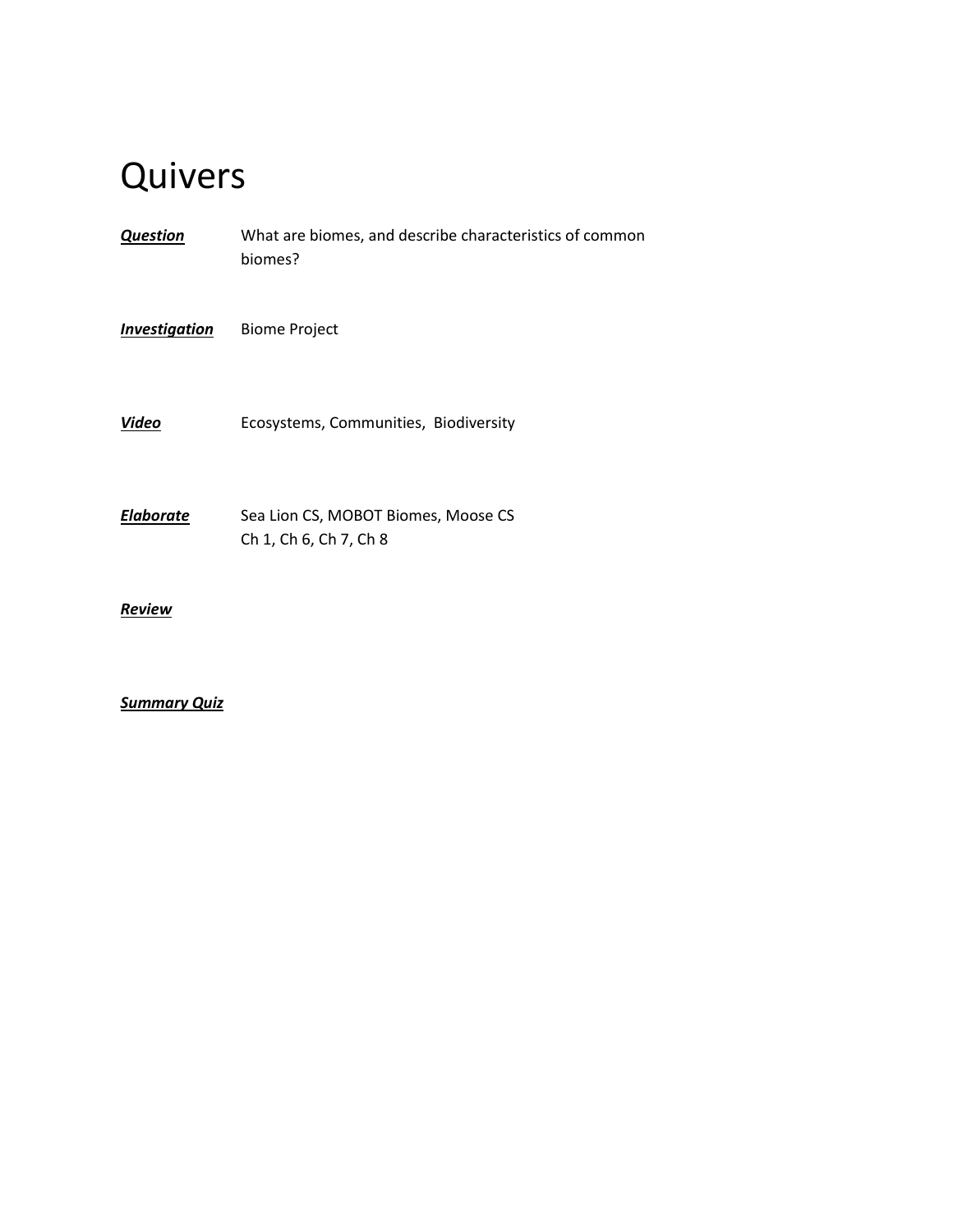*Question* How do organisms interact within ecosystems?

**Investigation** Gone Fishing

*Video* Ecosystem Change, Ecosystem Dynamics

*Elaborate* Limnology Ch 2, Ch 9

*Review*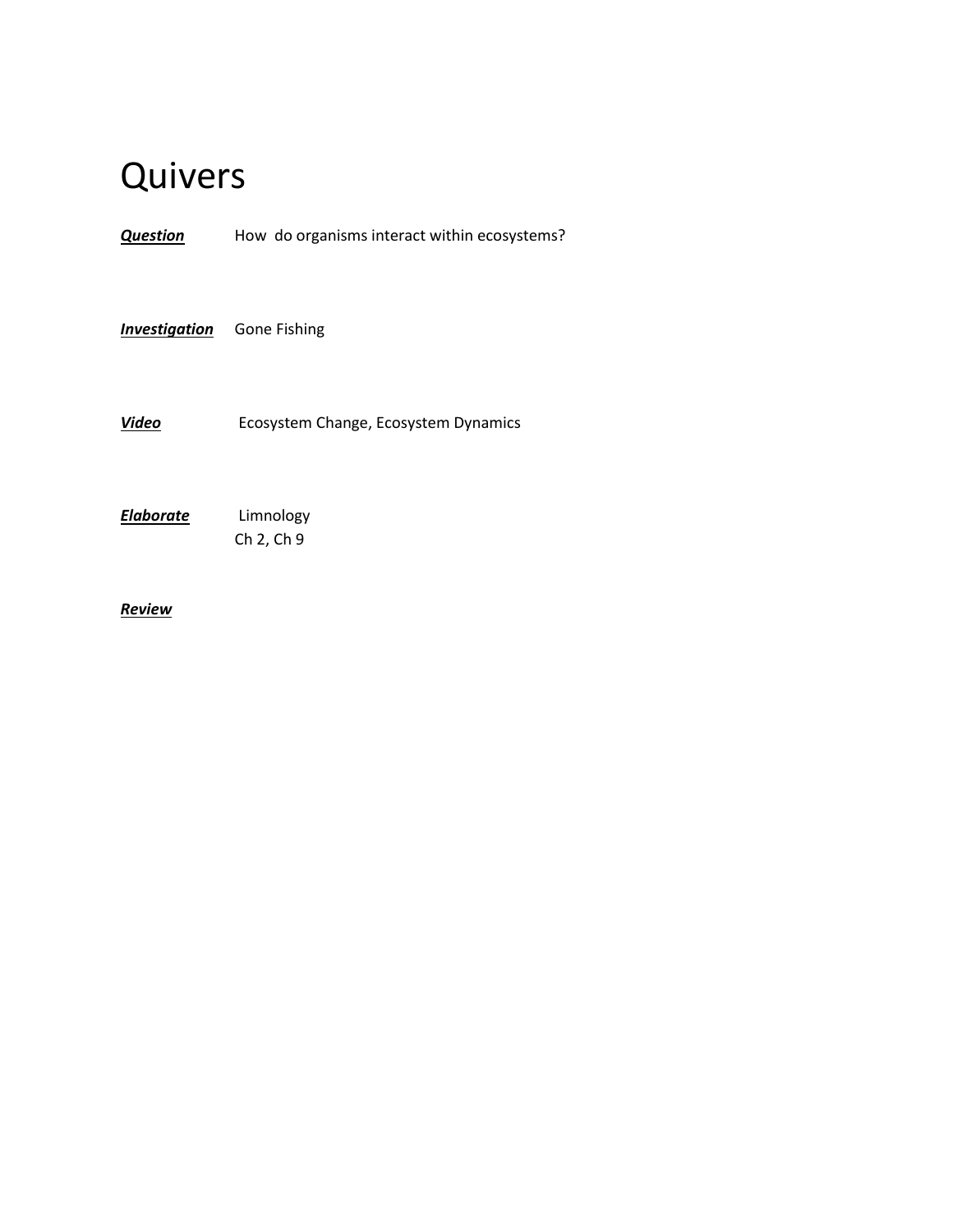*Question*

*Video*

*Elaborate*

*Review*

How does energy move through ecosystems?

**Investigation** Deforestation

Links in the Chain, Niche,

Food Web Sim, Mono Lake Web Ch 3, Ch 4, Ch 5, Ch 10, Ch 11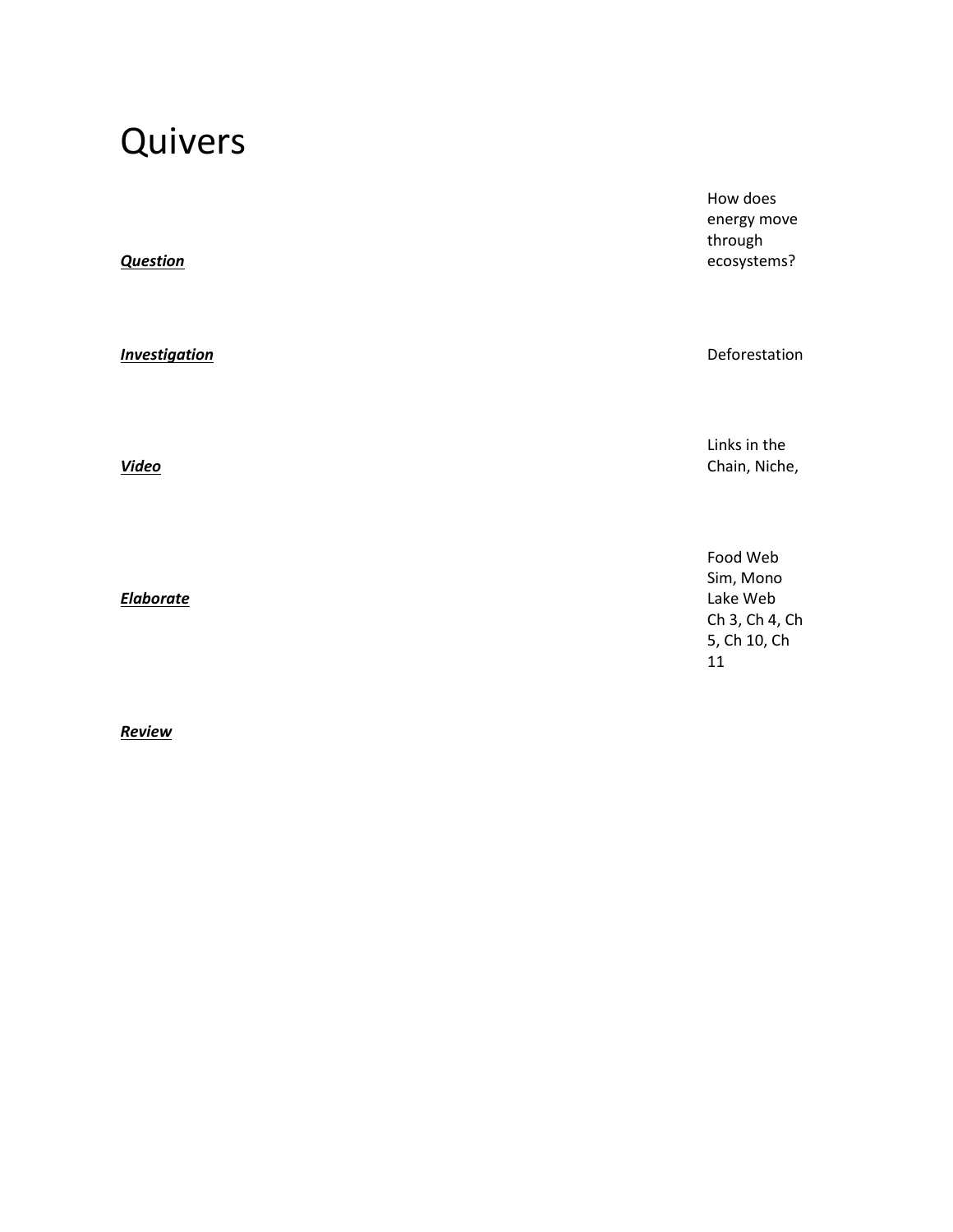# Science Curriculum Map

# Cycles of Matter

| Standard: HS-LS2-3 Ecosystems: Interactions,   | Performance Expectation: HS-LS2-3         |
|------------------------------------------------|-------------------------------------------|
| Energy, and Dynamics                           | Construct and revise an explanation based |
|                                                | on evidence for the cycling of matter and |
|                                                | flow of energy in aerobic and anaerobic   |
|                                                | conditions.                               |
|                                                |                                           |
| <b>Essential Question:</b>                     | <b>Science and Engineering Practices:</b> |
| How are nutrients cycled within ecosystems?    | Developing and Using Models               |
|                                                | Constructing explanations and designing   |
|                                                | solutions                                 |
| <b>Disciplinary Core Idea:</b>                 | <b>Crosscutting Concepts:</b>             |
| Cycles of Matter and Energy Transfer in        | Cause and effect                          |
| Ecosystems                                     | Scale proportion and quantity             |
| Interdependent Relationships within ecosystems | Systems and systems models                |
|                                                | Energy and matter                         |
|                                                | Stability and change                      |
| <b>Resources:</b>                              | Assessments:                              |
| See Quivers and Checklist                      | Case studies, Water shed model,           |
|                                                | quizzes, tests, video and chapter         |
|                                                | summary sheets, simulation                |
| Vocabulary:                                    |                                           |
| Aquifer                                        |                                           |
| <b>Biogeochemical cycles</b>                   |                                           |
| Carbon cycle                                   |                                           |
| Condensation                                   |                                           |
| Groundwater                                    |                                           |
| Nitrogen cycle                                 |                                           |
| Precipitation                                  |                                           |
| Runoff                                         |                                           |
| Transpirtation                                 |                                           |
| Water cycle                                    |                                           |
| Cellular respiration                           |                                           |
| Fossil fuel                                    |                                           |
| Global warming                                 |                                           |
| Greenhouse gas                                 |                                           |
| Photosynthesis                                 |                                           |
| Acid rain                                      |                                           |
| Assimilation                                   |                                           |
| denitrification                                |                                           |
| nitrogen fixation                              |                                           |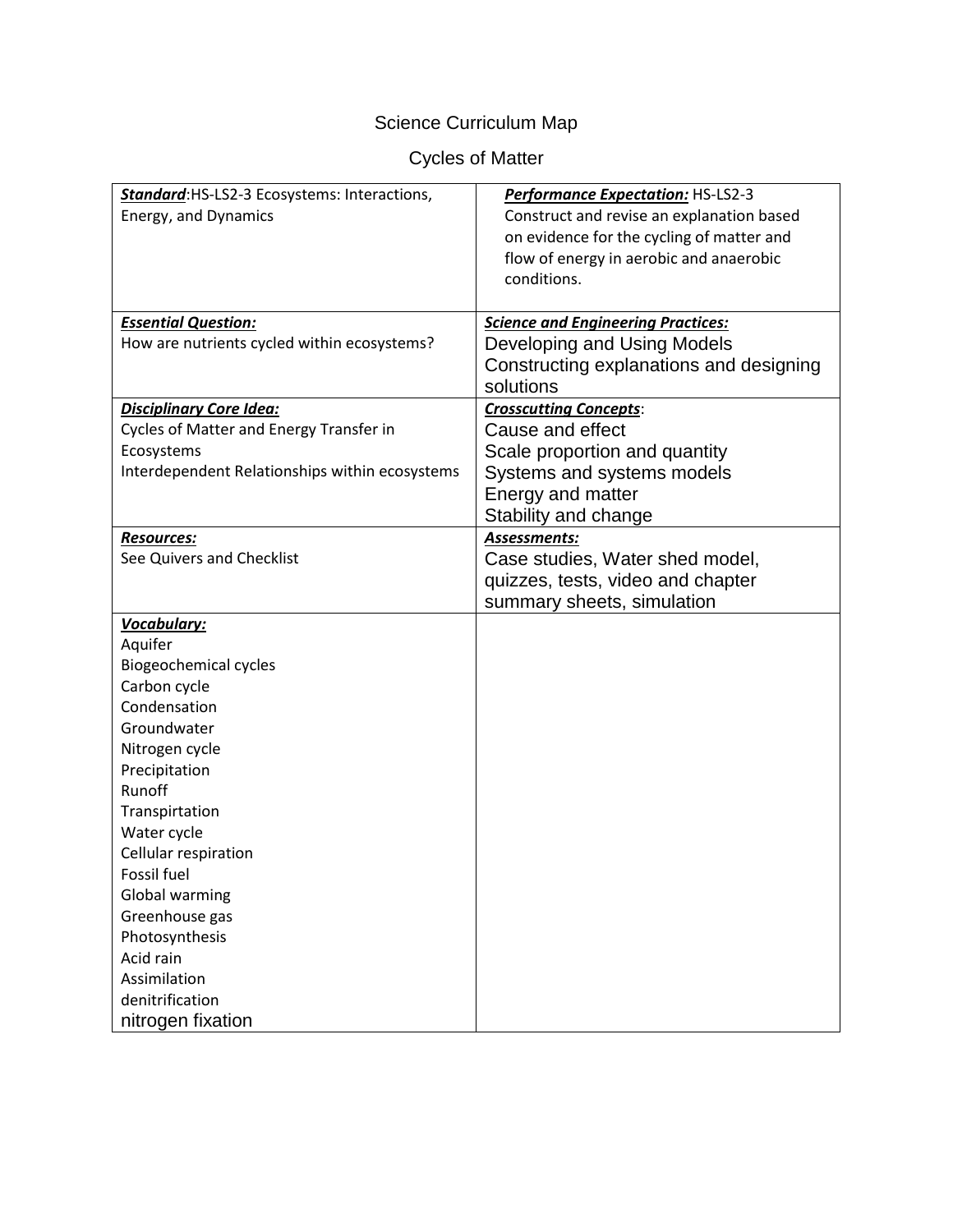Cycles of Matter Checklist

## Day One

Watershed Activity \_\_\_\_\_

Biogeology Video \_\_\_\_\_

## Day Two

Biogeochemical Cycles Video \_\_\_\_\_

Hydrologic Cycle Video \_\_\_\_\_

Nitrogen Phosphorous Video \_\_\_\_\_

# Day Three

Biogeochemical Cycle Activity \_\_\_\_\_

TED Carbon Cycle Video \_\_\_\_\_

## Day Four

Climate Change CS \_\_\_\_\_

Ch 9 Outline and Review \_\_\_\_\_

#### Day Five

Geenhouse Sim \_\_\_\_\_

Ch 10 Outline and Review \_\_\_\_\_

Ch 11 Outline and Review \_\_\_\_\_

### Day Six

Finish all work

Study for Quiz

#### Day Seven

Cycling Quiz \_\_\_\_\_

Study for final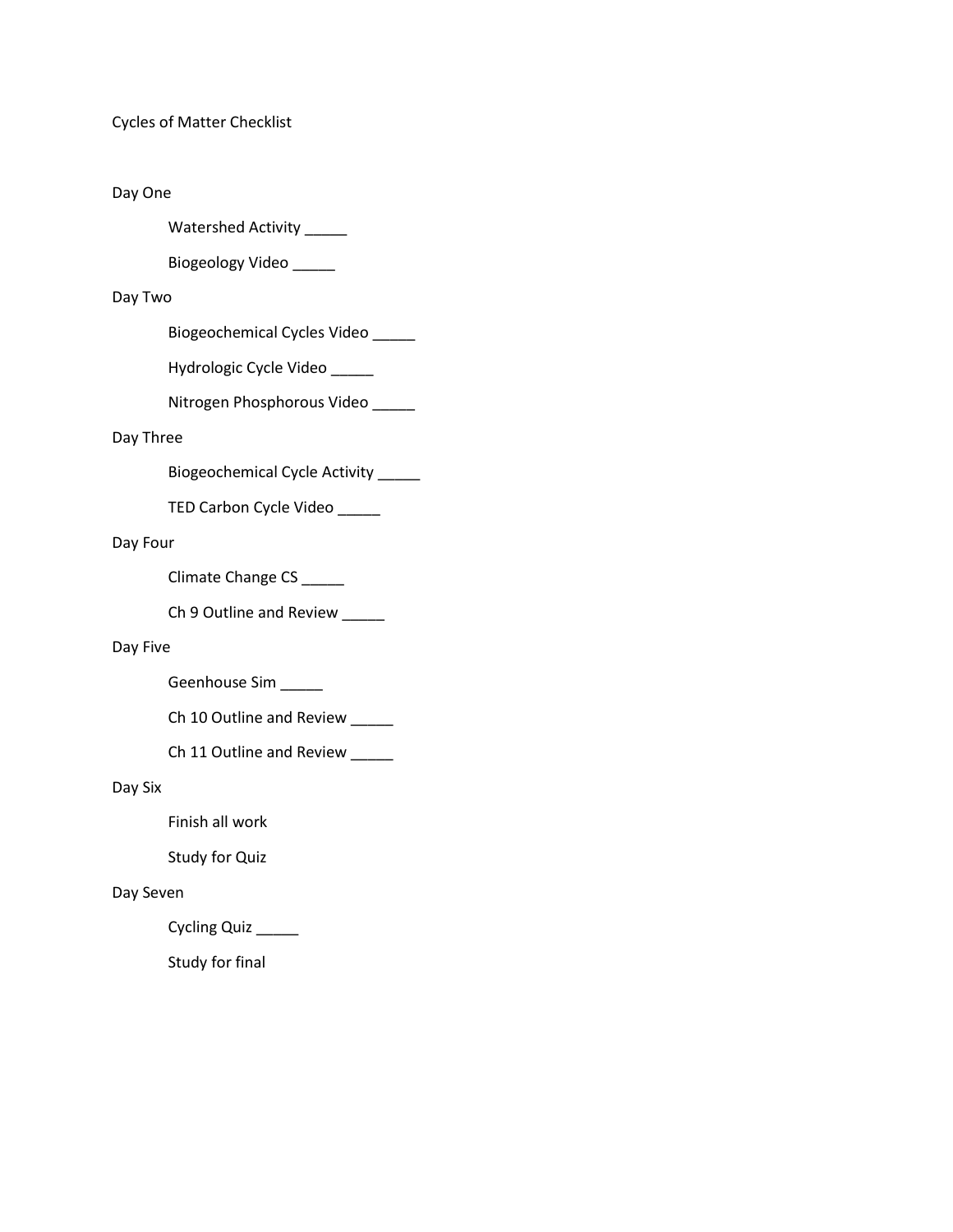**Question** How is matter cycled within ecosystems?

**Investigation** Water Shed Activity

*Video* Biogeology, Biogeochemical Cycles, Hydrologic Cycle Nitrogen Phosphorous Cycles, TED Carbon Cycle

**Elaborate** Biogeochemical Cycle Activity, Climate Change CS, Greenhouse sim, Ch 9, Ch 10, Ch 11

# *Review*

*Summary Quiz*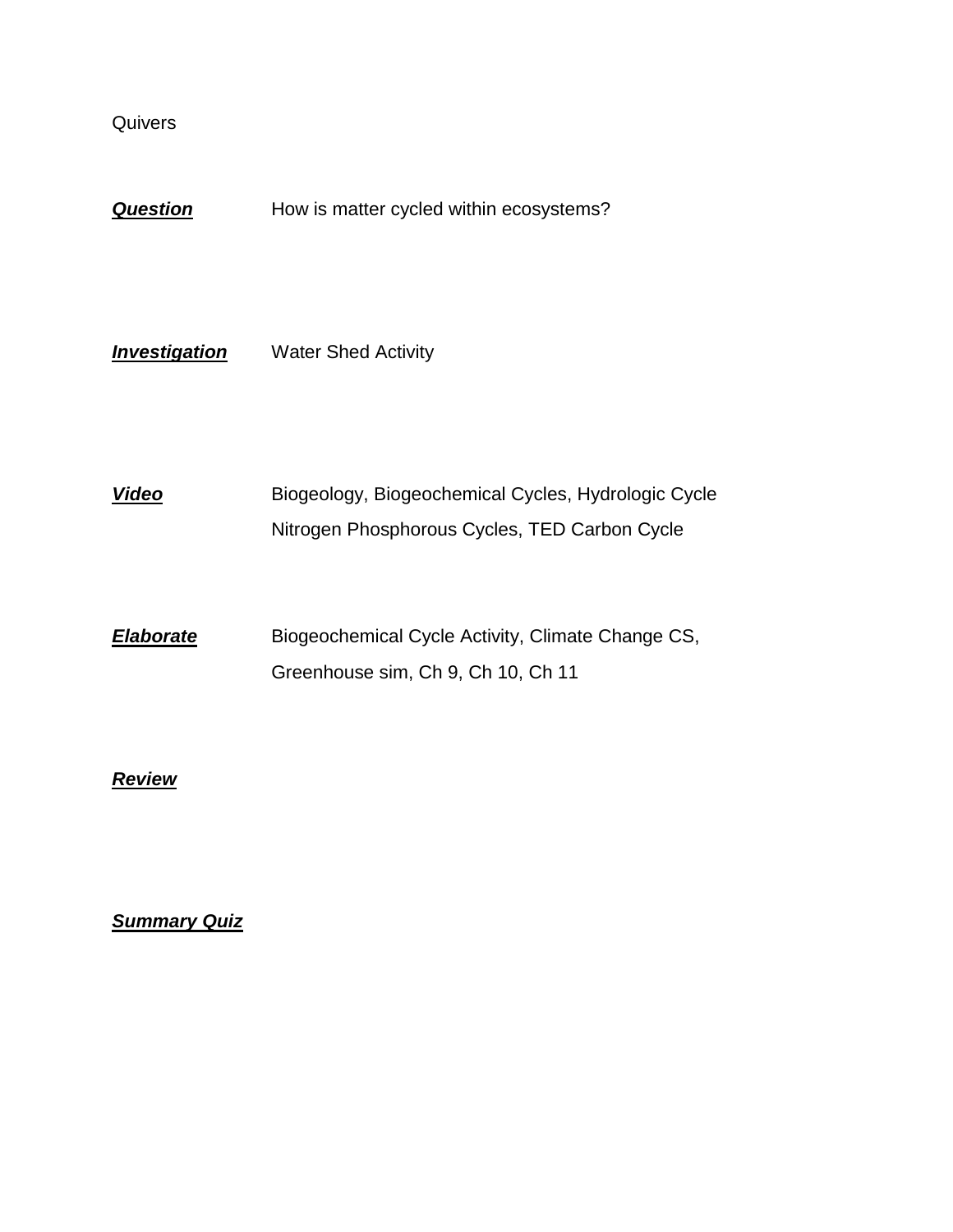# Environmental Problems Curriculum Map

# Humans and Future

| Standard: HS-LS2 Ecosystems: Interactions,      | <b>Performance Expectation:</b>                                                                                                                       |
|-------------------------------------------------|-------------------------------------------------------------------------------------------------------------------------------------------------------|
| Energy, and Dynamics                            | <b>HS-LS2-7</b><br>Design, evaluate, and refine a<br>solution for reducing the impacts<br>of human activities on the<br>environment and biodiversity. |
|                                                 |                                                                                                                                                       |
| <b>Essential Question:</b>                      | <b>Science and Engineering Practices:</b>                                                                                                             |
| What are the effects of Air Pollution?          | Develop and using models.                                                                                                                             |
| What are the effects of Water Pollution?        | Using mathematics and computational                                                                                                                   |
| How have humans impacted the environment        | thinking.                                                                                                                                             |
| and how will the future become more             | <b>Constructing Explanations and Designing</b>                                                                                                        |
| sustainable?                                    | Solutions.                                                                                                                                            |
|                                                 | <b>Engaging in Argument for Evidence</b>                                                                                                              |
| <b>Disciplinary Core Idea:</b>                  | <b>Crosscutting Concepts:</b>                                                                                                                         |
| Interdependent relationships in ecosystems      | Cause and effect                                                                                                                                      |
| Ecosystem dynamics, functioning, and resilience | Scale, proportion, and quantity                                                                                                                       |
| <b>Biodiversity and Humans</b>                  | Systems and systems models                                                                                                                            |
|                                                 | Energy and matter                                                                                                                                     |
|                                                 | Stability and change                                                                                                                                  |
| <b>Resources:</b>                               | Assessments:                                                                                                                                          |
| See Quivers and Checklist                       | Case studies, simulations, quizzes, tests,                                                                                                            |
|                                                 | video and chapter summary sheets, New                                                                                                                 |
|                                                 | Seneca Model, Environmental Impact                                                                                                                    |
|                                                 | Statement Analysis,                                                                                                                                   |
| Vocabulary:                                     |                                                                                                                                                       |
| Biodiversity                                    | <b>Primary pollutant</b>                                                                                                                              |
| Extinction<br>Producer                          | Secondary pollutant                                                                                                                                   |
|                                                 | <b>Greenhouse Gases</b>                                                                                                                               |
| Decomposer<br>Niche                             | Indoor air pollution                                                                                                                                  |
| Nitrogen Fixation                               | Radon                                                                                                                                                 |
| Habitat                                         | <b>VOC</b>                                                                                                                                            |
| Slash-and-burn                                  | Asbestos                                                                                                                                              |
| Desertification                                 | Eutrophication                                                                                                                                        |
| Invasive species                                | Algal Bloom                                                                                                                                           |
| Wetland                                         | <b>Ocean Acidification</b>                                                                                                                            |
| <b>Global Warming</b>                           | <b>Aquatic Debris</b><br>Renewable resource                                                                                                           |
| Climate                                         |                                                                                                                                                       |
| <b>Fossil fuels</b>                             | Nonrewable resource                                                                                                                                   |
| <b>Acid Rain</b>                                | Limited resource<br><b>Clean Water Act</b>                                                                                                            |
| Human Overpopulation                            |                                                                                                                                                       |
| Air Pollution                                   | Goethermal                                                                                                                                            |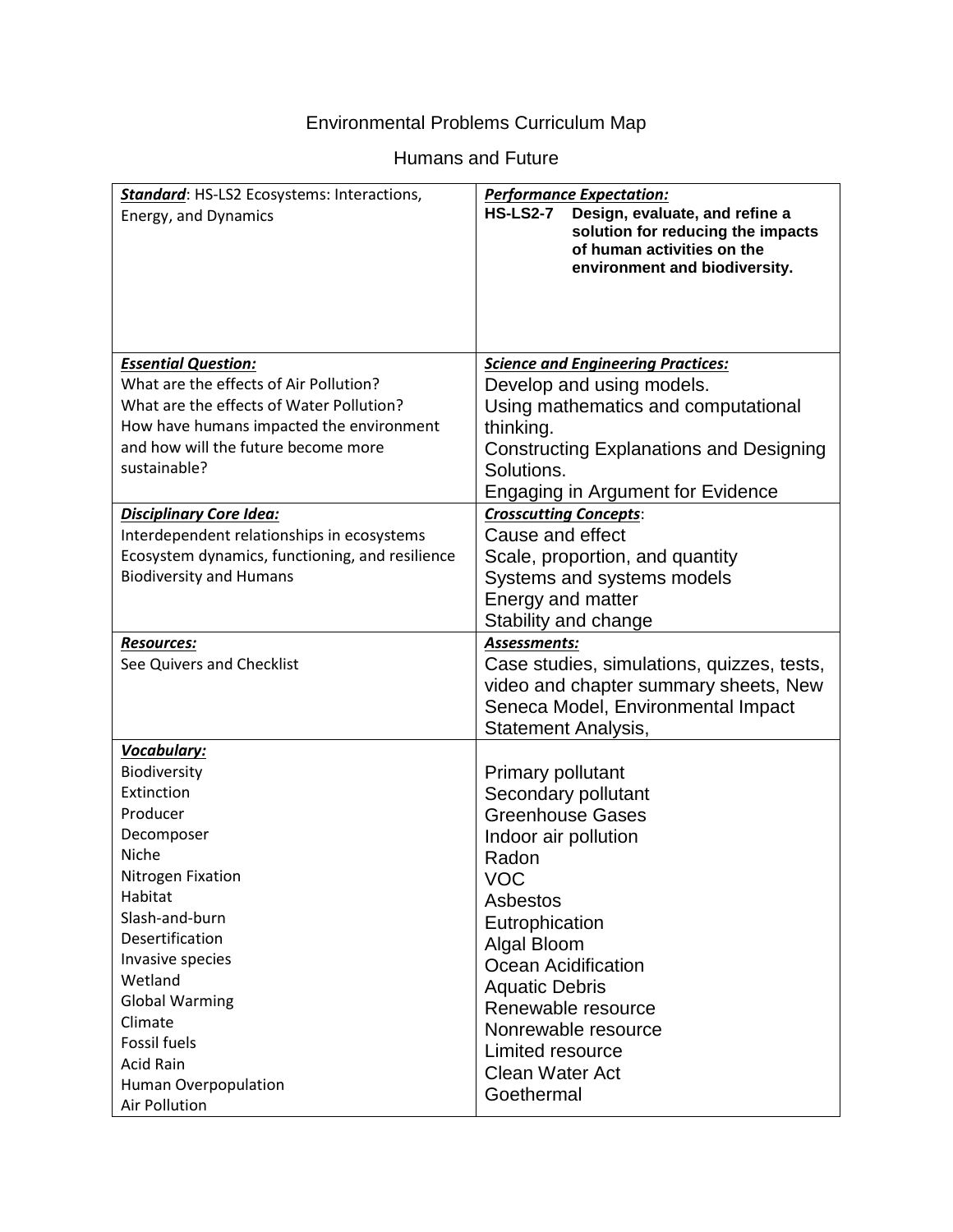| Hydroelectric  | <b>Wind Power</b> |
|----------------|-------------------|
| <b>Biomass</b> | Solar             |
|                |                   |

#### Humans and Future Checklist

#### Day 1

- Inhaled Dangers Lab \_\_\_\_\_
- Ch 1 Outline and Review \_\_\_\_\_

# Day 2

- Air Quality Trends \_\_\_\_\_
- Ch  $2$  O and R  $\qquad$
- Ch  $3$  O and R \_\_\_\_\_\_

# Day 3

Air Video \_\_\_\_\_\_

## Day 4

Air Pollution Disasters \_\_\_\_\_

Ch  $4$  O and R \_\_\_\_\_\_\_

# Day 5

Temp Inversion Demo \_\_\_\_\_

Ch 5 O and R  $\_\_\_\_\_\_\_\$ 

Ch  $6$  O and R \_\_\_\_\_\_

## Day 6

Review

Finish all work

# Day 7

Quiz Air Pollution \_\_\_\_\_\_\_\_\_\_\_\_\_\_\_\_\_\_\_\_\_\_\_\_\_\_\_\_\_\_\_\_\_\_\_\_\_\_\_\_\_\_\_\_\_\_\_\_\_\_\_\_\_\_\_\_\_\_\_\_\_\_\_\_

Ch  $7$  O and R \_\_\_\_\_\_\_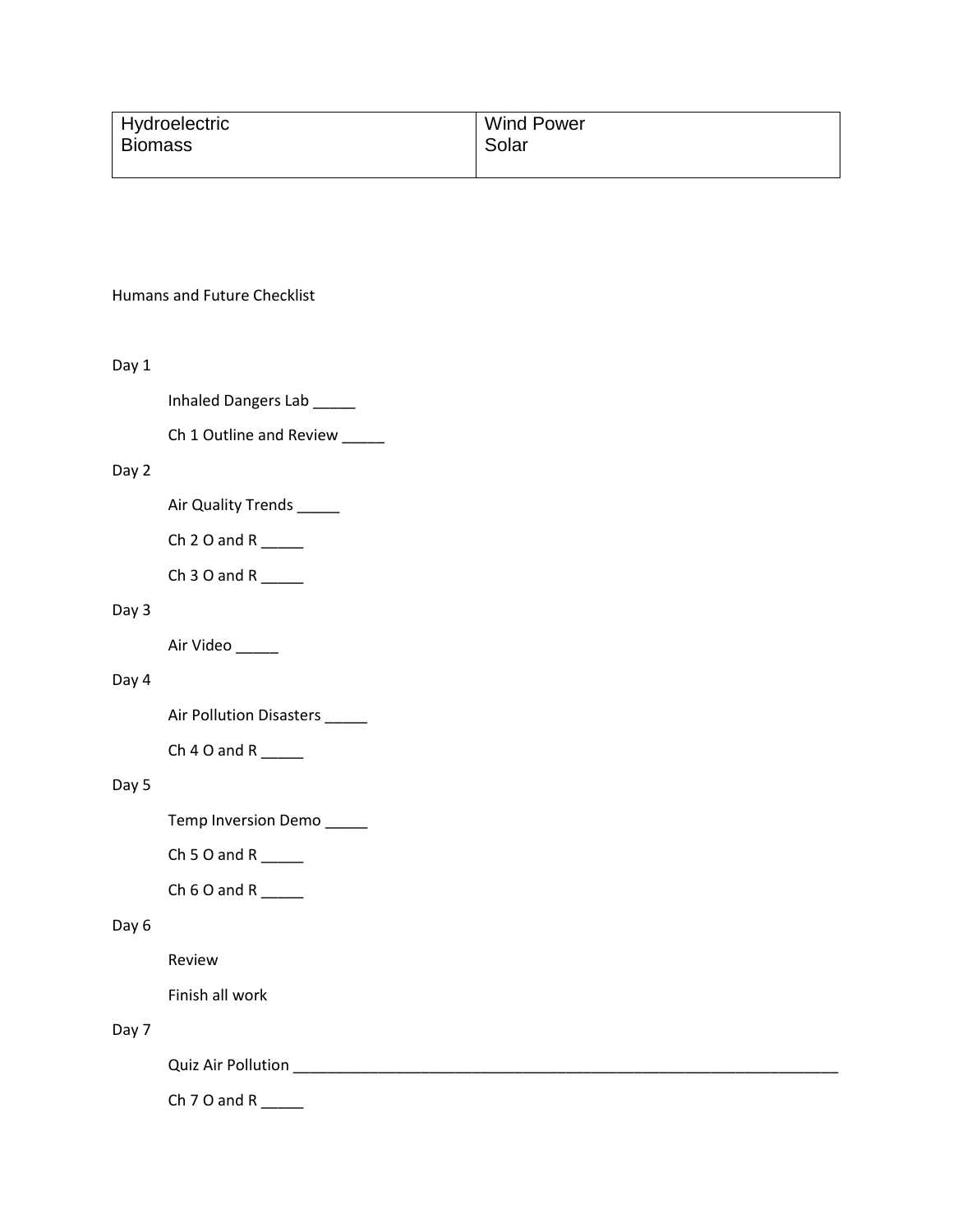Ch 8 O and R \_\_\_\_\_

# Day 8

Water Pollution Disaster/ Bottled Water Case Study \_\_\_\_\_

Ch  $9$  O and R \_\_\_\_\_\_\_

# Day 9

Water Pollution Project \_\_\_\_\_

# Day 10

Water Use Case Study \_\_\_\_\_

Review for Quiz

# Day 10

Water Pollution Quiz \_\_\_\_\_\_\_\_\_\_\_\_\_\_\_\_\_\_\_\_\_\_\_\_\_\_\_\_\_\_\_\_\_\_\_\_\_\_\_\_\_\_\_\_\_\_\_\_\_\_\_\_

Human Impacts Video \_\_\_\_\_

Virtual Energy and Water \_\_\_\_\_

# Day 11

Prudhoe Bay EIS \_\_\_\_\_

# Day 12

Energyville \_\_\_\_\_

# Day 13

New Seneca \_\_\_\_\_

Review for Unit Test

# Day 14

Unit Test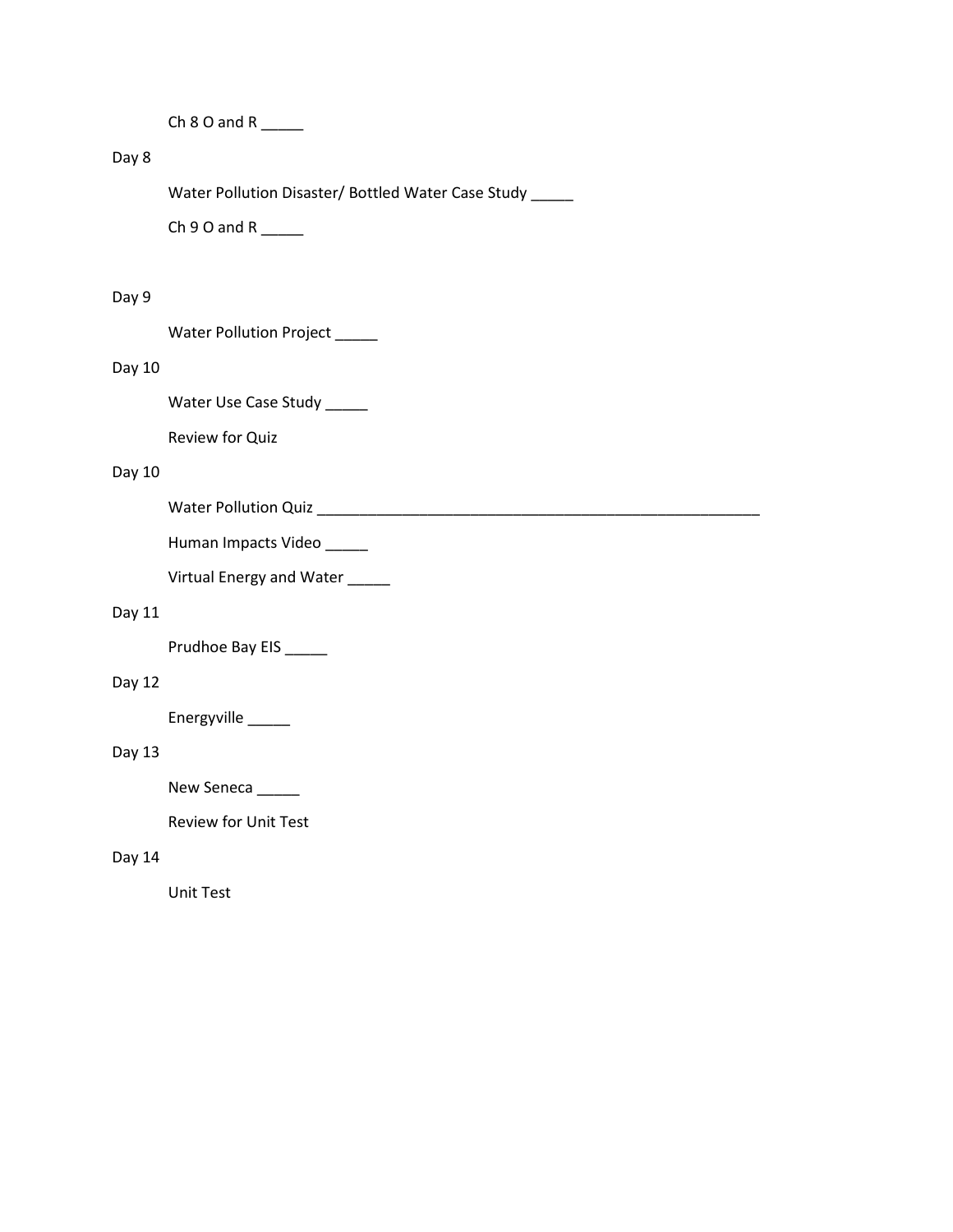| <b>Question</b>             | What are the effects of Air Polluiton?                                                      |
|-----------------------------|---------------------------------------------------------------------------------------------|
| <i><b>Investigation</b></i> | <b>Inhaled Dangers</b>                                                                      |
| Video                       | Air: The Search for One Clean Breathe, Pollution Video                                      |
| <b>Elaborate</b>            | Ch 1,2,3,4,5,6, Air Quality Trends, Air Pollution Disasters,<br>Temperature Inversion Demo, |

| <b>Question</b>      | What are the effects of Water Pollution?              |
|----------------------|-------------------------------------------------------|
| <b>Investigation</b> | Water Pollution Disaster/ Bottled Water Case<br>Study |
| Video                |                                                       |
| <b>Elaborate</b>     | Ch 7,8,9, Water Pollution Project, Water Use CS       |